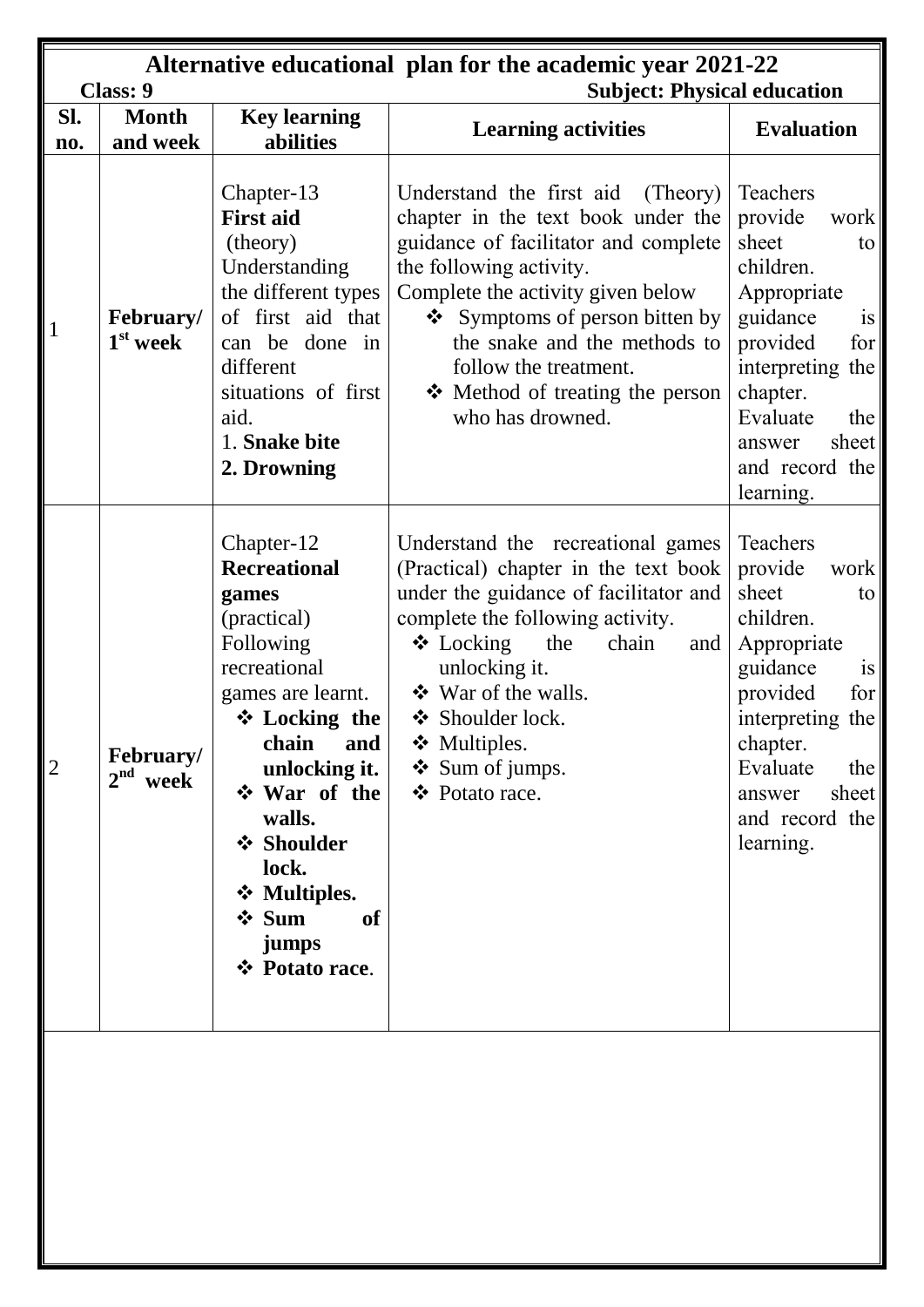| 3              | February/<br>$3^{\rm rd}$<br>week | Chapter-12<br><b>Recreational</b><br>games<br>(practical)<br>Following<br>recreational<br>games are learnt.<br>❖ Race<br>in<br>pairs<br>❖ Steal<br>the<br>flag<br>❖ Chess<br>❖ Khayenge<br>❖ Kangaroo<br>relay<br>❖ Dodge ball                                                                | Understand the Recreational games<br>(Practical) chapter in the text book<br>under the guidance of facilitator and<br>complete the following activity.<br>$\triangle$ Race in pairs<br>❖ Steal the flag<br>❖ Chess<br>❖ Khayenge<br>❖ Kangaroo relay<br>❖ Dodge ball                                                                                                                                                                                                                                                    | Teachers<br>provide<br>work<br>sheet<br>to<br>children.<br>Appropriate<br>guidance<br>is<br>provided<br>for<br>interpreting the<br>chapter.<br>Evaluate<br>the<br>sheet  <br>answer<br>and record the<br>learning. |
|----------------|-----------------------------------|-----------------------------------------------------------------------------------------------------------------------------------------------------------------------------------------------------------------------------------------------------------------------------------------------|-------------------------------------------------------------------------------------------------------------------------------------------------------------------------------------------------------------------------------------------------------------------------------------------------------------------------------------------------------------------------------------------------------------------------------------------------------------------------------------------------------------------------|--------------------------------------------------------------------------------------------------------------------------------------------------------------------------------------------------------------------|
| $\overline{4}$ | February/<br>4 <sup>th</sup> week | Chapter-14<br><b>National</b><br>integration<br>(theory)<br>Following points<br>are learnt.<br>❖ Code<br>of<br>conduct for<br>national<br>flag and<br>communal<br>harmony<br>❖ National<br>integration<br>$\div$ We<br>will<br>learn about<br>national<br>flag<br>and<br>communal<br>harmony. | Understand the National Integration<br>(theory) chapter in the text book<br>under the guidance of facilitator and<br>complete the following activity.<br>❖ Write a note on national flag<br>and communal harmony<br>$\div$ Write the meaning of the tri<br>colours in the flag.<br>❖ Write the proper procedure of<br>hoisting the national flag.<br>$\div$ List out the points to be noted<br>while displaying the national<br>flag.<br>Write the programmes<br>to<br>inculcate the spirit of national<br>integration. | Teachers<br>provide<br>work<br>sheet<br>to<br>children.<br>Appropriate<br>guidance<br>is<br>provided<br>for<br>interpreting the<br>chapter.<br>Evaluate<br>the<br>sheet<br>answer<br>and record the<br>learning.   |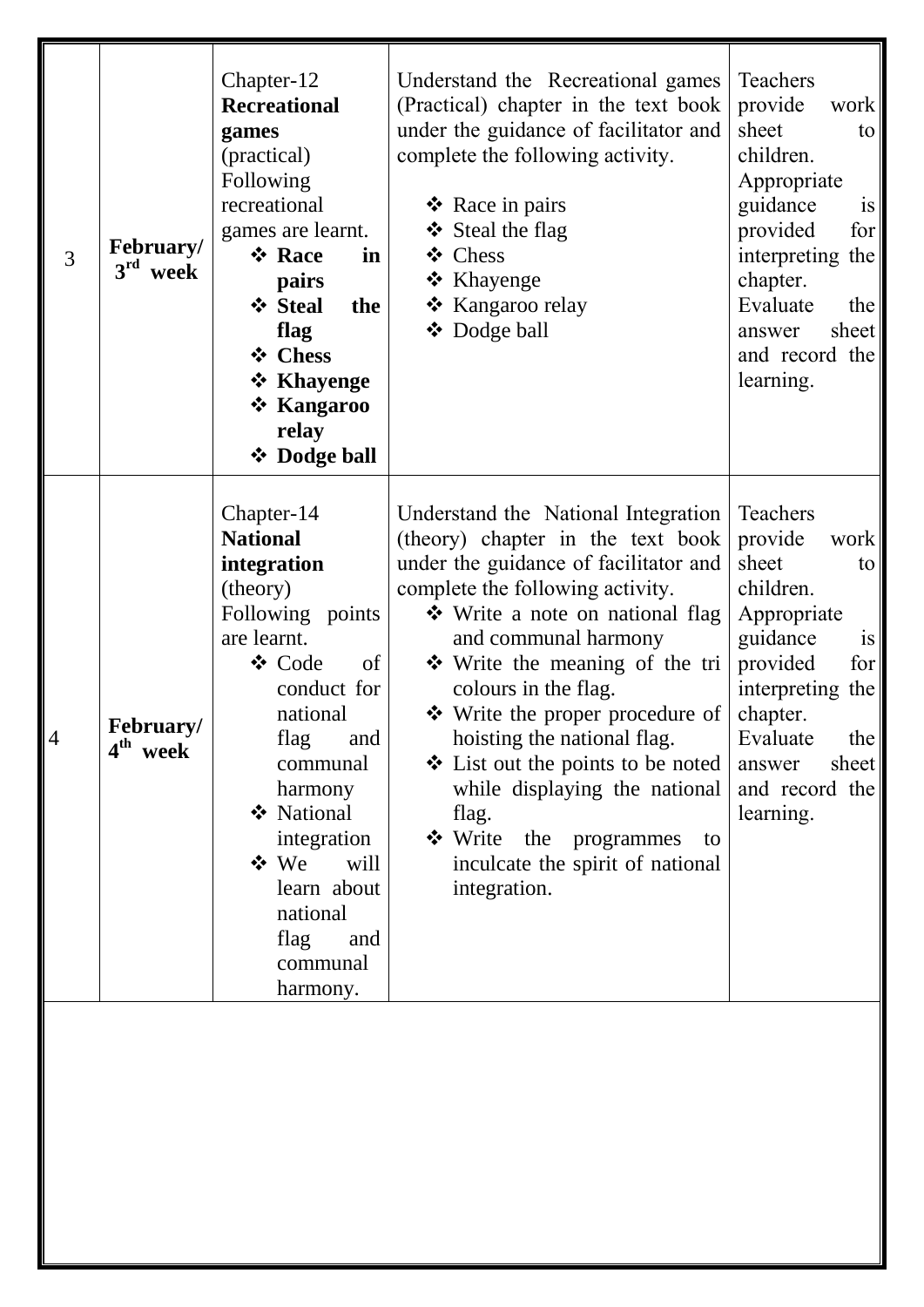| Class: 9             | Subject: Physical education   Month /week: February $1st$ week |
|----------------------|----------------------------------------------------------------|
| Name of the student: | Roll no:                                                       |

**1. Write the symptoms and the methods of treatment for the person bitten by the snake.**

| Sl.<br>No.     | Write the symptoms of person bitten by the snake. |
|----------------|---------------------------------------------------|
| 1              |                                                   |
| 2              |                                                   |
| 3              |                                                   |
| $\overline{4}$ |                                                   |
| 5              |                                                   |
| 6              |                                                   |
| $\overline{7}$ |                                                   |
| 8              |                                                   |

| Sl.<br>no.     | Write the way of treating the person bitten by the snake. |
|----------------|-----------------------------------------------------------|
| $\mathbf{1}$   |                                                           |
| 2              |                                                           |
| $\overline{3}$ |                                                           |
| $\overline{4}$ |                                                           |
| 5              |                                                           |
| 6              |                                                           |
| $\overline{7}$ |                                                           |
| 8              |                                                           |
|                |                                                           |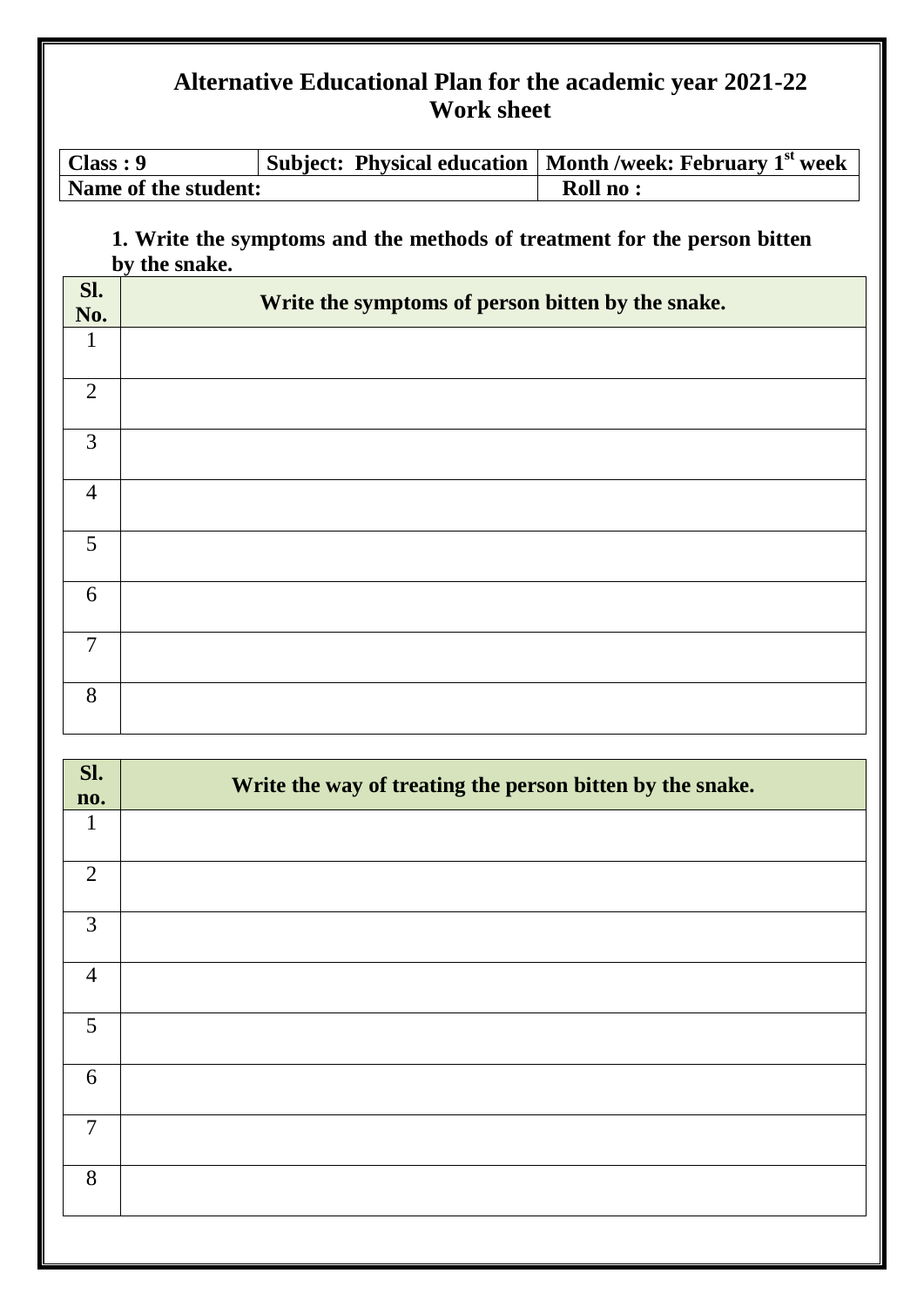|                | 2. Write the method of treating the person who is drowned. |  |  |
|----------------|------------------------------------------------------------|--|--|
| Sl.<br>No.     | Write the method of treating the person who is drowned.    |  |  |
|                |                                                            |  |  |
| $\overline{2}$ |                                                            |  |  |
| 3              |                                                            |  |  |
| $\overline{4}$ |                                                            |  |  |
| 5              |                                                            |  |  |
| 6              |                                                            |  |  |
| $\overline{7}$ |                                                            |  |  |
| 8              |                                                            |  |  |

# **3. Explain the uses of bandages.**

| <b>Name of the</b>       | <b>Bandages used in different situations</b> |
|--------------------------|----------------------------------------------|
| <b>bandages</b>          |                                              |
| <b>Bandage for</b>       |                                              |
| finger tips              |                                              |
| <b>Bandage for</b>       |                                              |
| small joints             |                                              |
| <b>Gauze</b>             |                                              |
| <b>Pressure bandage</b>  |                                              |
|                          |                                              |
|                          |                                              |
| <b>Sterilised pad</b>    |                                              |
| rolls                    |                                              |
|                          |                                              |
| <b>Triangular</b>        |                                              |
| bandage                  |                                              |
|                          |                                              |
|                          |                                              |
| <b>Joint stabilising</b> |                                              |
| bandage                  |                                              |
|                          |                                              |
|                          |                                              |
|                          |                                              |
|                          |                                              |
|                          |                                              |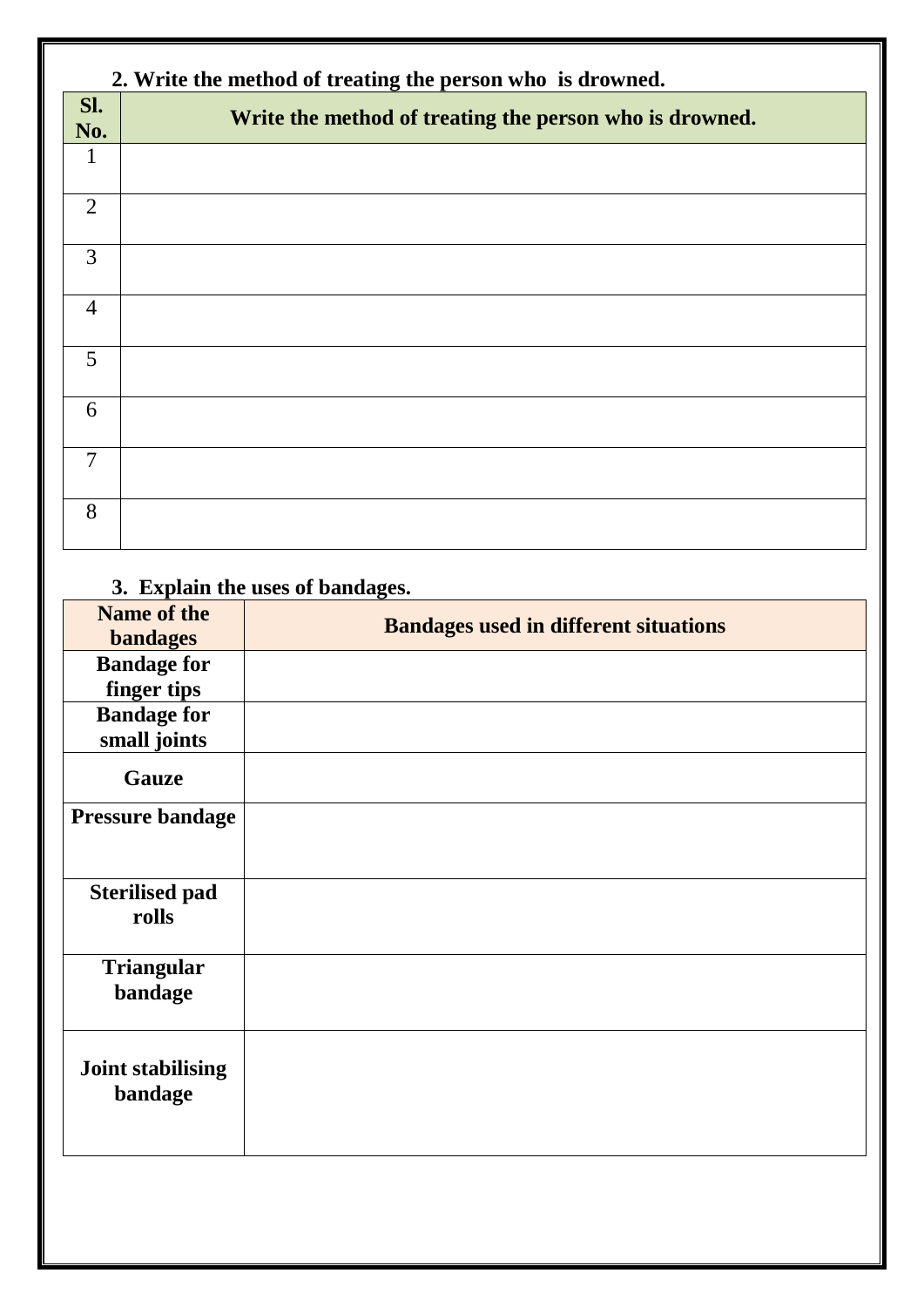| Class: 9                                                                            |  | Subject: Physical education                                                          | Month /week: February 2 <sup>nd</sup> week |
|-------------------------------------------------------------------------------------|--|--------------------------------------------------------------------------------------|--------------------------------------------|
| Name of the student:                                                                |  |                                                                                      | Roll no:                                   |
| <b>Name of</b><br>the game<br><b>Locking</b><br>the chain<br>and<br>unlocking<br>it |  | 1. Write the description on recreational games.<br>Write the explanation of the game |                                            |
| <b>Name of</b>                                                                      |  | Write the explanation of the game                                                    |                                            |
| the game                                                                            |  |                                                                                      |                                            |
| War<br><b>of</b><br>the walls                                                       |  |                                                                                      |                                            |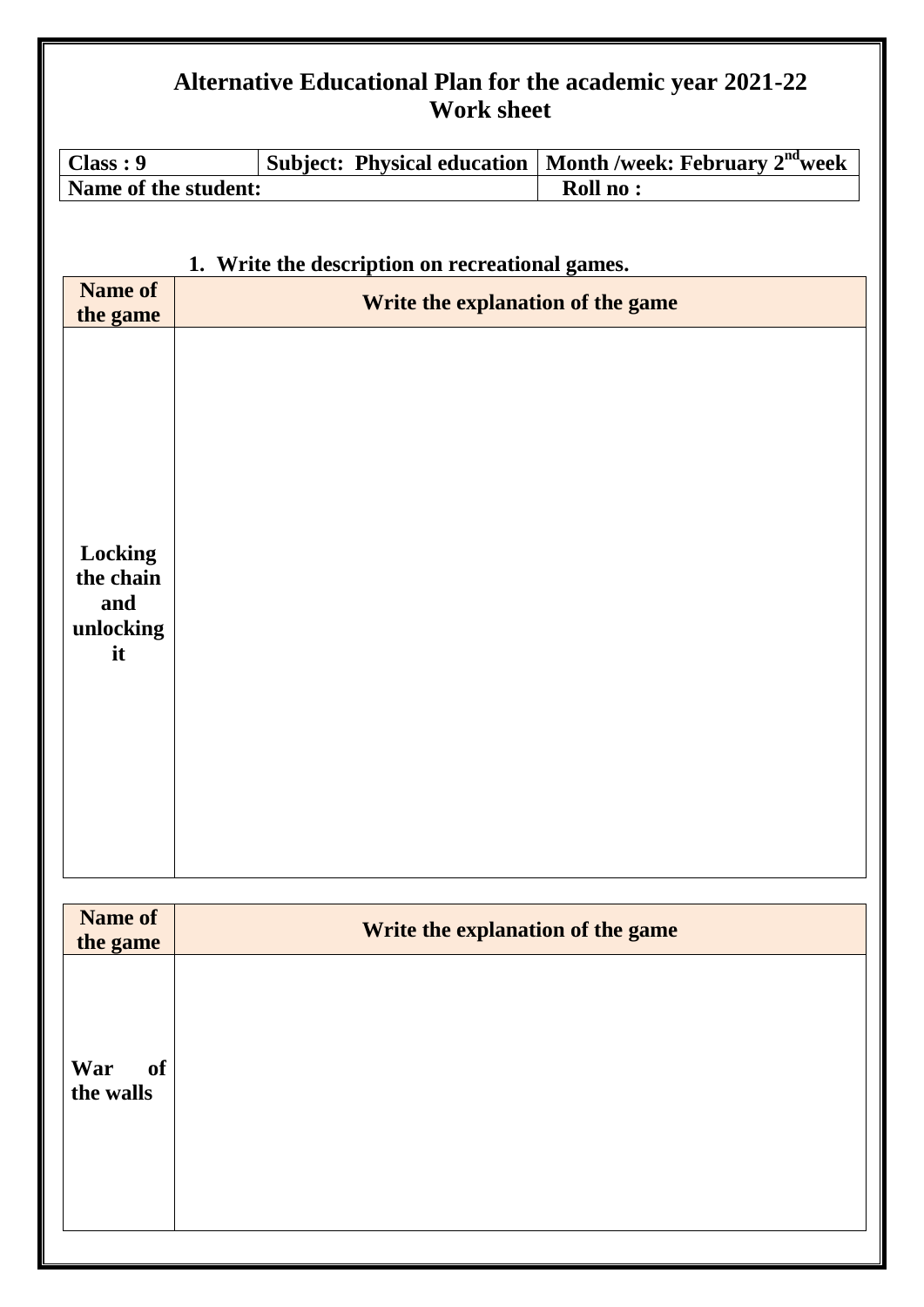| <b>Name of</b><br>the game                   | Write the explanation of the game |
|----------------------------------------------|-----------------------------------|
| <b>Shoulder</b><br>lock                      |                                   |
|                                              |                                   |
| Name of the<br>game                          | Write the explanation of the game |
| <b>Multiples</b><br>(hara hara<br>bham bham) |                                   |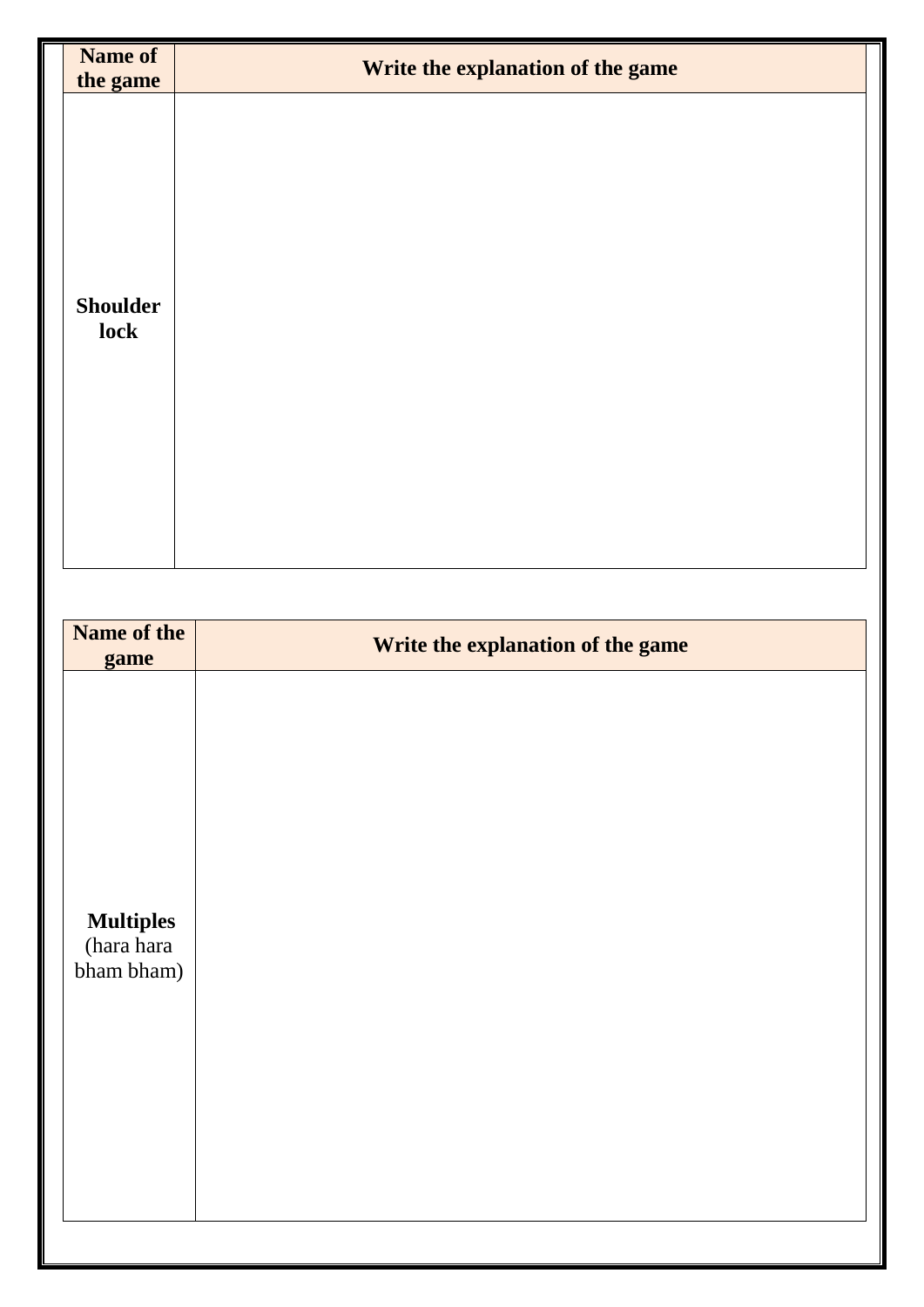| Name of the<br>game | Write the explanation of the game |
|---------------------|-----------------------------------|
| Sum of<br>jumps     |                                   |
|                     |                                   |
| Name of the<br>game | Write the explanation of the game |
| Potato race         |                                   |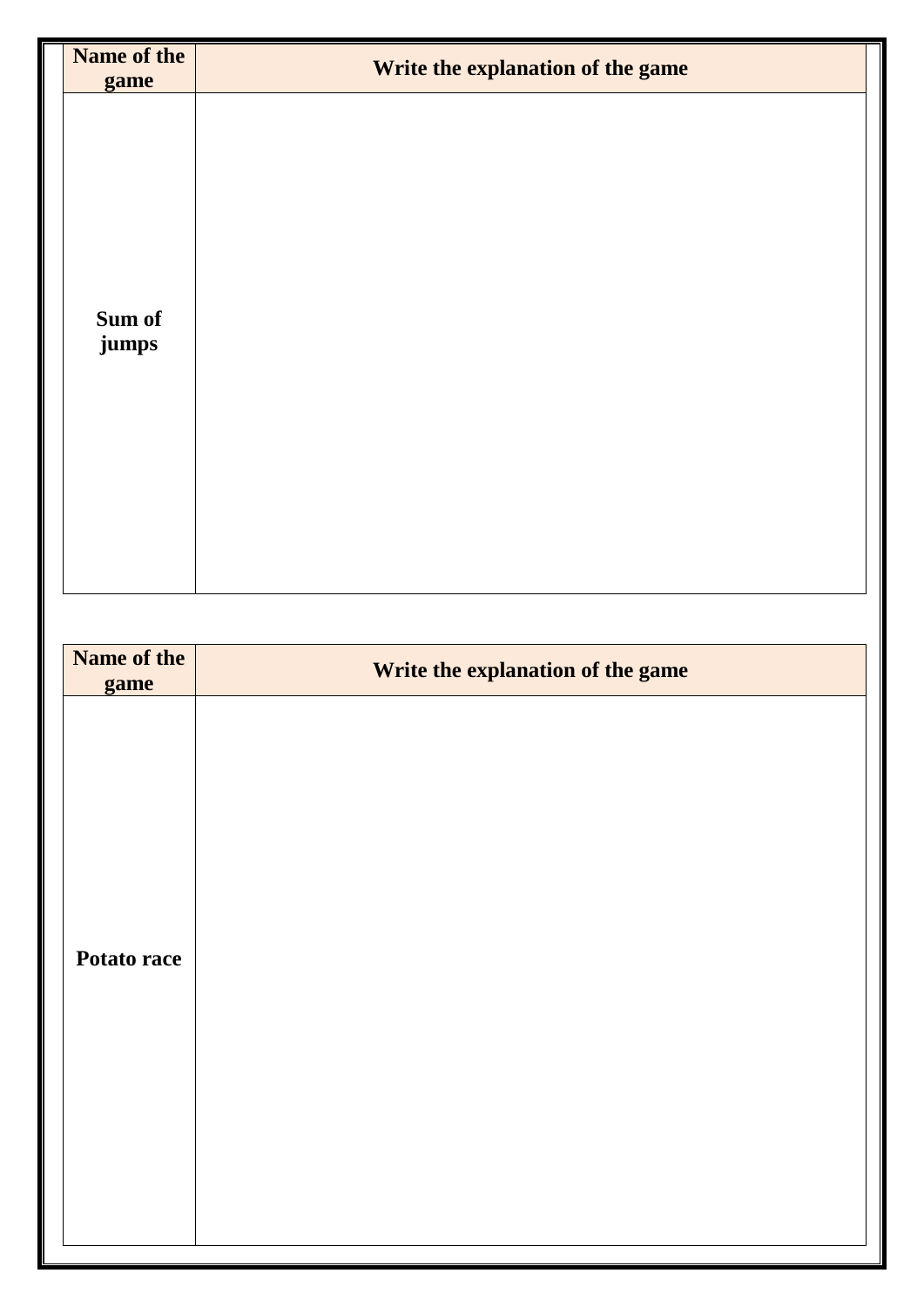| Class: 9                 | <b>Subject: Physical education</b>              | Month /week: February 3rd week    |
|--------------------------|-------------------------------------------------|-----------------------------------|
| Name of the student:     |                                                 | Roll no:                          |
|                          | 1. Write the description on recreational games. |                                   |
| Name of the              |                                                 |                                   |
| game                     |                                                 | Write the explanation of the game |
| Race in<br>pairs         |                                                 |                                   |
| Name of the              |                                                 | Write the explanation of the game |
| game                     |                                                 |                                   |
| <b>Steal the</b><br>flag |                                                 |                                   |
| Name of the              |                                                 |                                   |
| game                     |                                                 | Write the explanation of the game |
| <b>Chess</b>             |                                                 |                                   |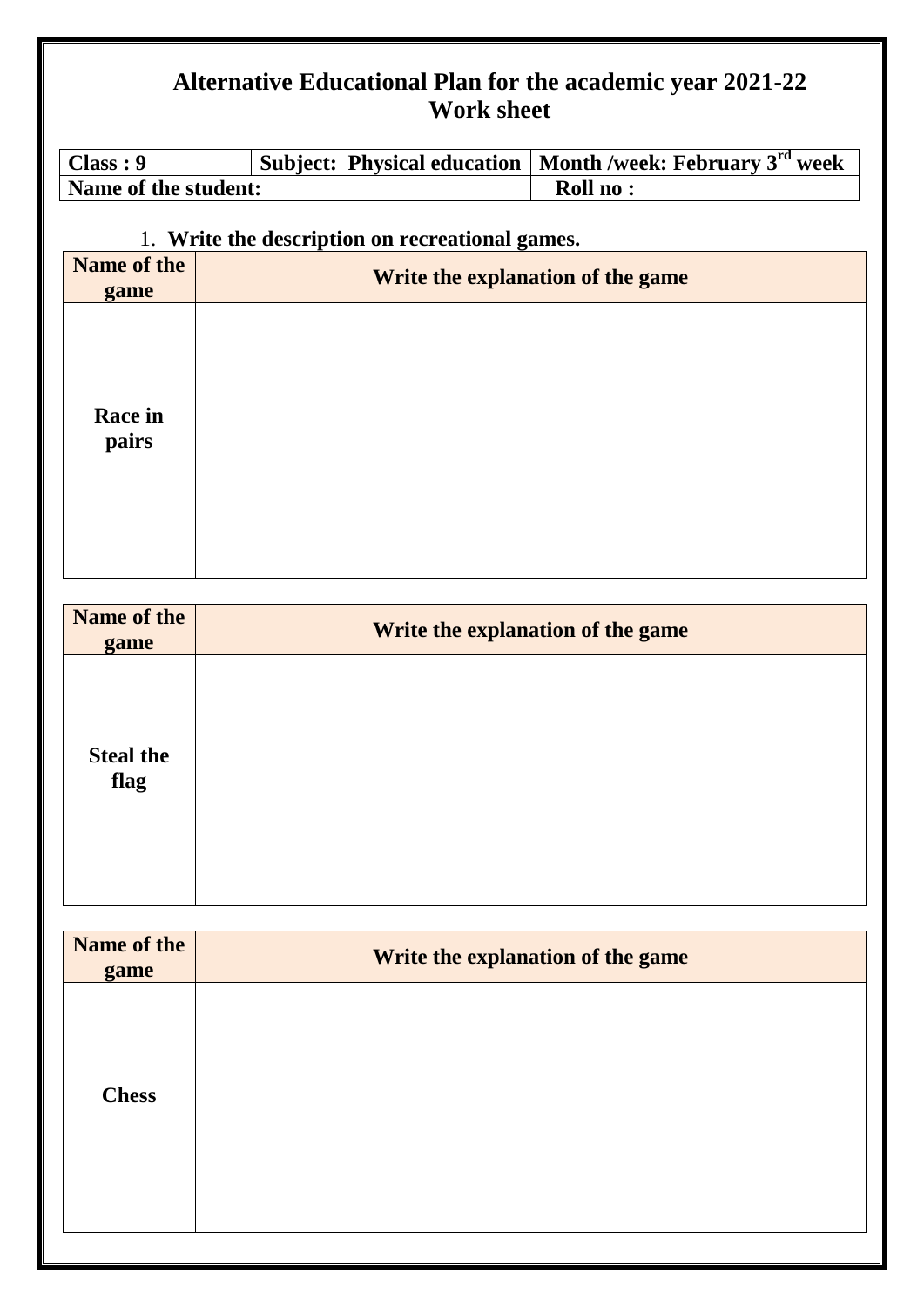| Name of the<br>game      | Write the explanation of the game |
|--------------------------|-----------------------------------|
| khayenge                 |                                   |
| Name of the<br>game      | Write the explanation of the game |
| <b>Kangaroo</b><br>relay |                                   |
| Name of the<br>game      | Write the explanation of the game |
| <b>Dodgeball</b>         |                                   |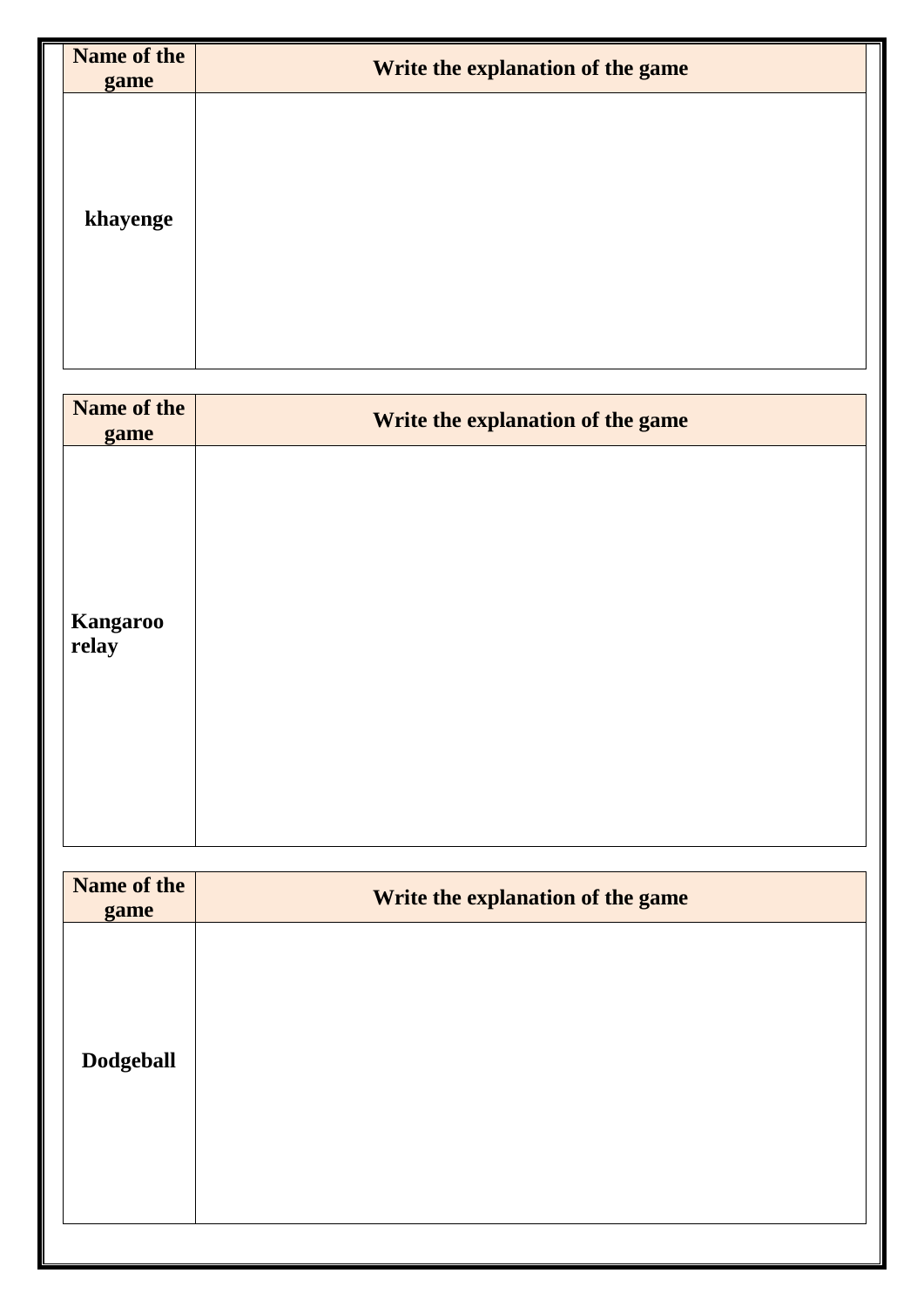| Class: 9             |  | Subject: Physical education   Month /week: February $4th$ week |
|----------------------|--|----------------------------------------------------------------|
| Name of the student: |  | Roll no:                                                       |

#### **1. Write a note on code of conduct for National flag.**

#### **2. Write the meaning of the Tricolours in the National flag.**

| colours          | <b>Explanation</b> |
|------------------|--------------------|
| <b>Saffron</b>   |                    |
| White            |                    |
| <b>Green</b>     |                    |
| Ashoka<br>chakra |                    |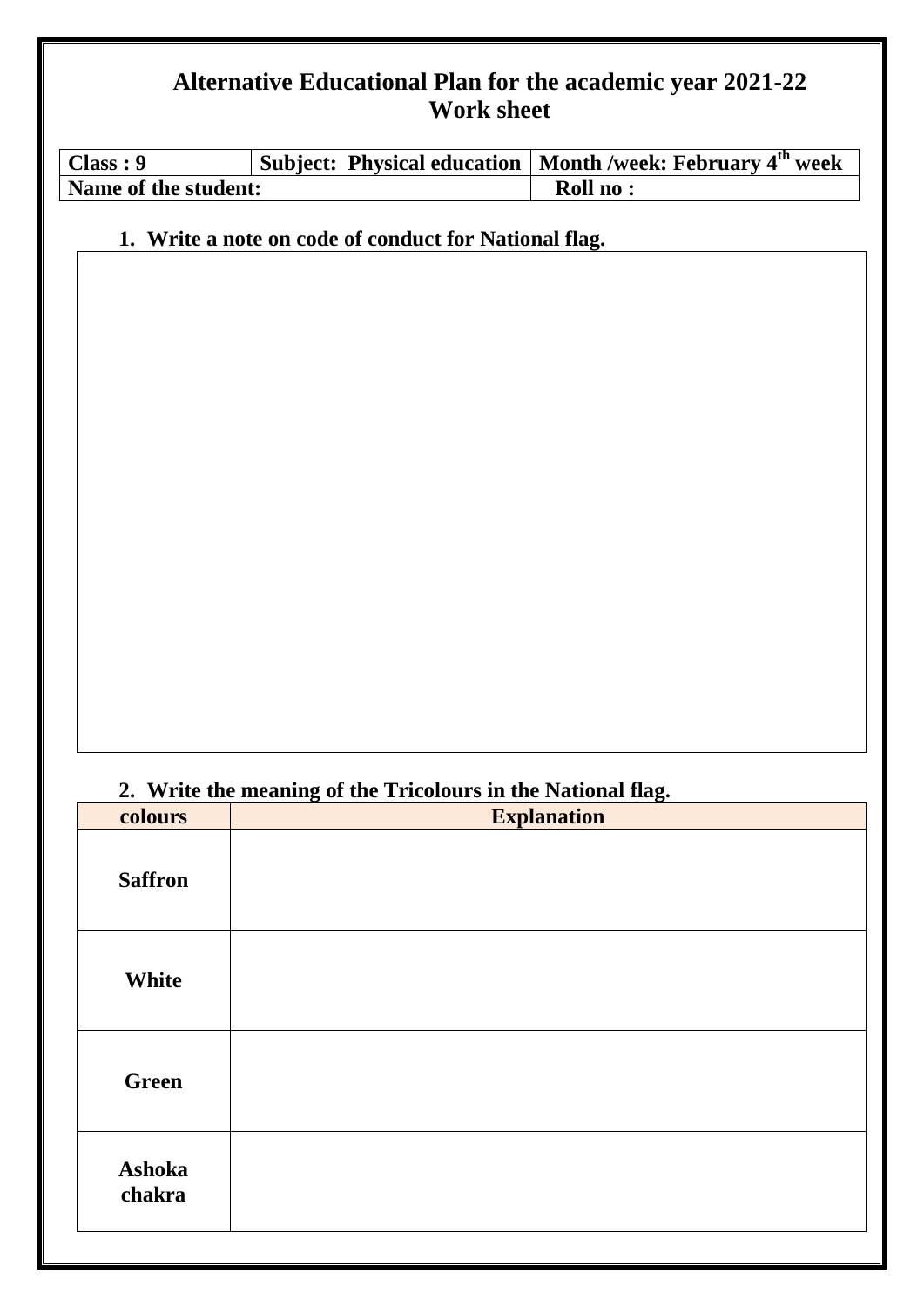| 3. Write the proper procedure of hoisting the flag. |  |  |
|-----------------------------------------------------|--|--|
|                                                     |  |  |
| $\overline{2}$                                      |  |  |
| 3                                                   |  |  |

#### **4. List out the points that has to be noted while displaying the national flag.**

| Sl no          | Points to be noted while displaying the national flag |
|----------------|-------------------------------------------------------|
| $\mathbf 1$    |                                                       |
| $\overline{2}$ |                                                       |
| $\mathfrak{Z}$ |                                                       |
| $\overline{4}$ |                                                       |
| 5              |                                                       |
| $6\,$          |                                                       |
| $\overline{7}$ |                                                       |
| $8\,$          |                                                       |